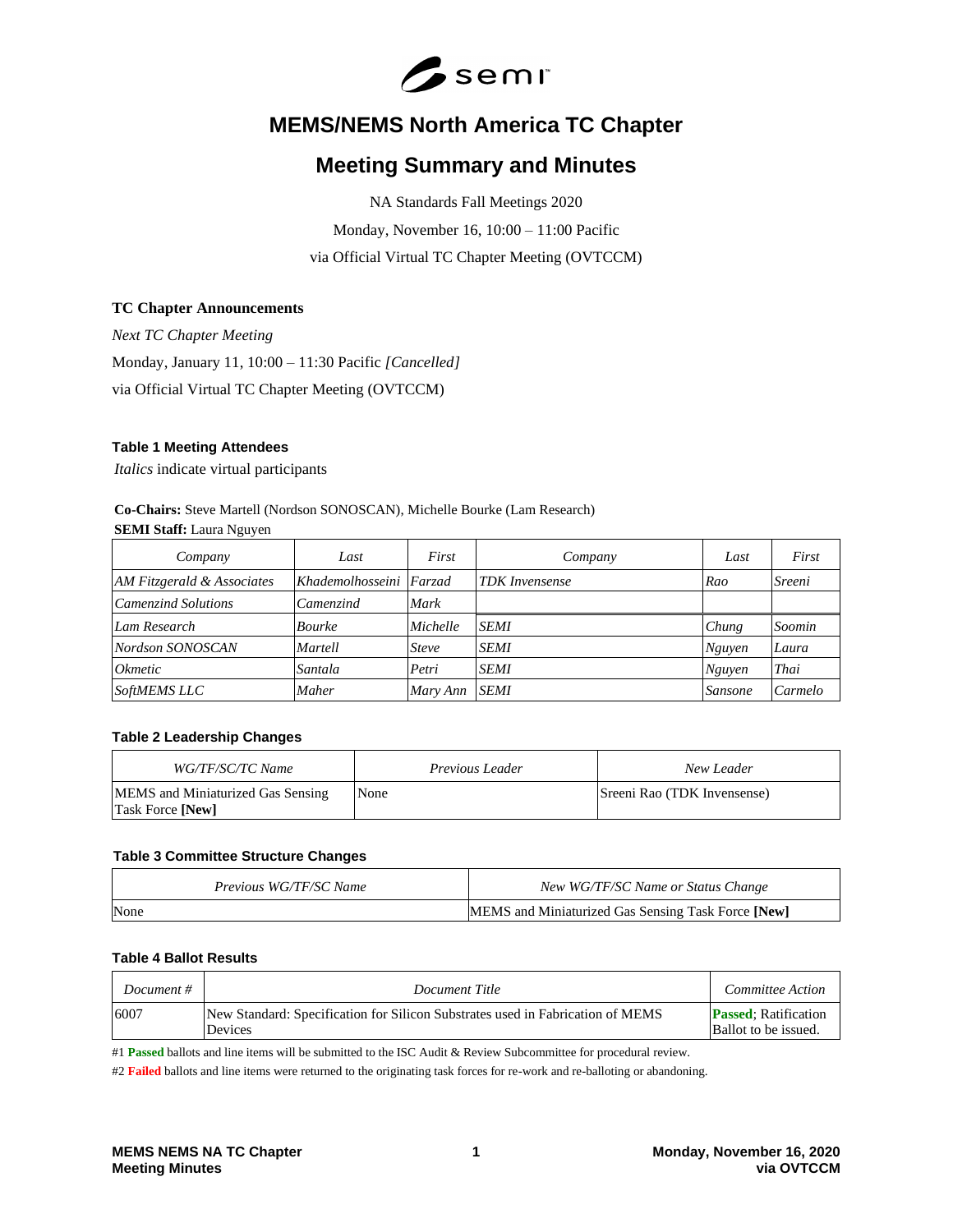

## **Table 5 Activities Approved by the GCS between meetings of the TC Chapter**

| #    | Type   | <i>SC/TF/WG</i> | Details                                                                                                                                                                                                                                      |
|------|--------|-----------------|----------------------------------------------------------------------------------------------------------------------------------------------------------------------------------------------------------------------------------------------|
| 6007 | Ballot | ΠF              | MEMS Material New Standard: Guide for Use of Test Patterns for Characterizing a Deep Reactive Ion<br>Authorization Characterization Etching (DRIE) Process<br>$-$ To ballot in voting Cycle 5-2020<br>$-$ Approved by GCS on 05/12/2020      |
| 6007 | Ballot | ΠF              | MEMS Material New Standard: Guide for Use of Test Patterns for Characterizing a Deep Reactive Ion<br>Authorization Characterization Etching (DRIE) Process<br>$-$ To ballot in voting Cycle 6 or 7-2020<br>$-$ Approved by GCS on 08/12/2020 |

#### **Table 6 Authorized Activities**

Listing of all revised or new SNARF(s) approved by the Originating TC Chapter.

| $T_{VDP}$   | <i>SC/TF/WG</i>                            | Details                                            |
|-------------|--------------------------------------------|----------------------------------------------------|
| <b>TFOF</b> | MEMS and<br>Miniaturized<br>Gas Sensing TF | MEMS and Miniaturized Gas Sensing Task Force [New] |

Note 1: SNARFs and TFOFs are available for review on the SEMI Web site at:

<http://downloads.semi.org/web/wstdsbal.nsf/TFOFSNARF>

#### **Table 7 Authorized Ballots**

|       | When                | ТF  | Details                                                                                                                                      |
|-------|---------------------|-----|----------------------------------------------------------------------------------------------------------------------------------------------|
| R6007 | $C$ vcle 9-<br>2020 | 'TF | MEMS Material New Standard: Guide for Use of Test Patterns for Characterizing a Deep Reactive Ion<br>Characterization Etching (DRIE) Process |

#### **Table 8 SNARF(s) Granted a One-Year Extension**

None

#### **Table 9 SNARF(s) Abolished**

None

#### **Table 10 Standard(s) to receive Inactive Status**

None

#### **Table 11 New Action Items**

| Item $#$   | Assigned to               | <i>Details</i>                                                                                                                                                                                             |
|------------|---------------------------|------------------------------------------------------------------------------------------------------------------------------------------------------------------------------------------------------------|
| 2019Nov#01 | Michelle, Laura           | Schedule DRIE Working Meetings. Completed. Closed.                                                                                                                                                         |
| 2019Nov#02 | Laura Nguyen              | Send MEMS Reliability SNARF to Michelle, Mary Ann, and Alissa. Sent to Michelle.<br>Closed.                                                                                                                |
| 2019Nov#03 | Laura, Carmelo,<br>Soomin | Announce publication of 6018 at MSTC in February 2020 and set up a meeting for MSIG<br>WG to meet. Doing topic tables instead of meeting. Completed. Closed.                                               |
| 2019Nov#04 | Steve, Alissa             | Find out if MEMS/MSIG WG can meet at Sensors Expo (San Jose, June 2020). Spoke with<br>Charlene in December. Plan to meet early January. Unsure if Sensors Expo is meeting F2F<br>due to pandemic. Closed. |
| 2019Nov#05 | <b>Task Force</b>         | Prepare Document 6007 for Cycle 2-2020. Did not complete for Cycle 2-2020. Closed.                                                                                                                         |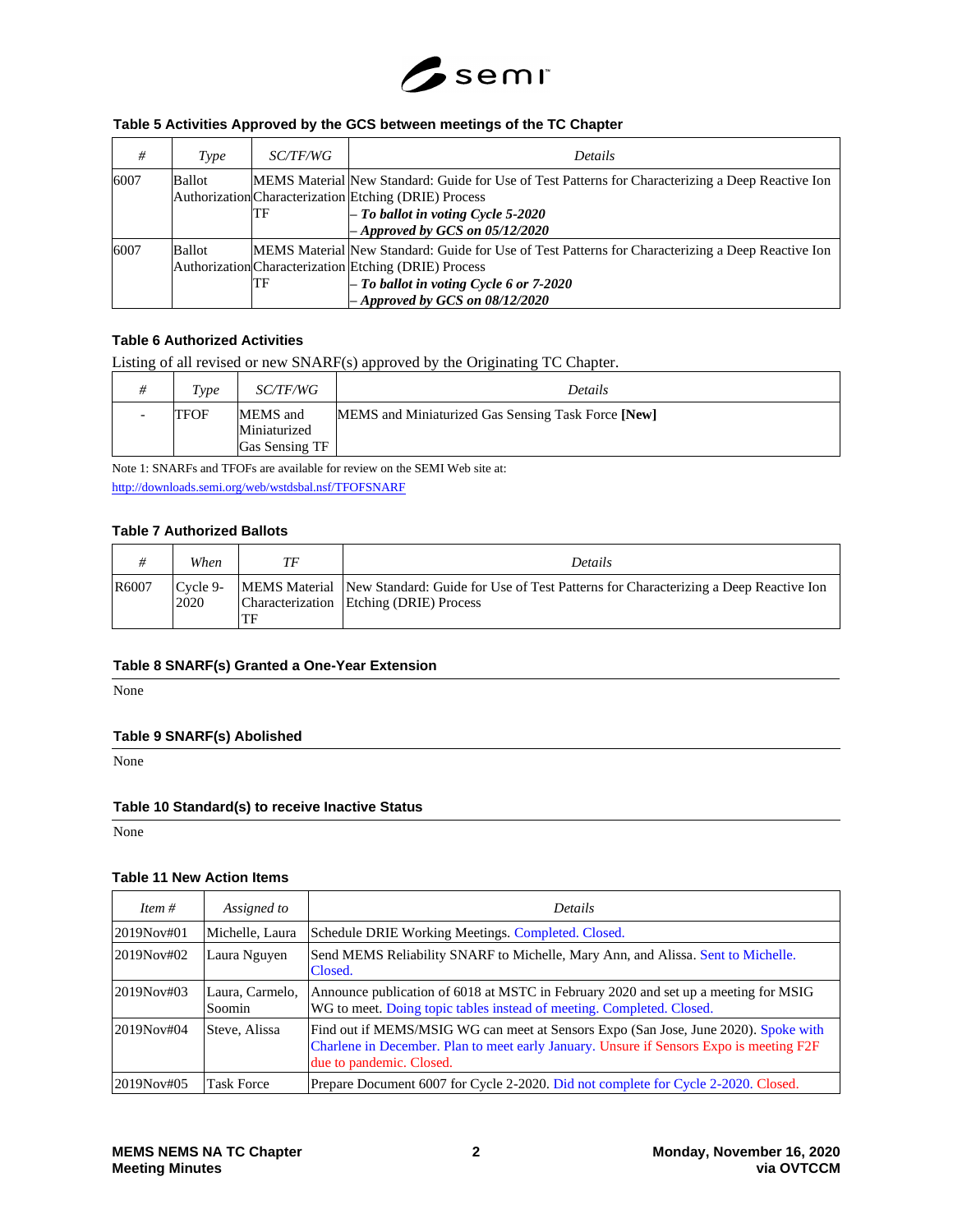

#### **Table 12 Previous Meeting Action Items**

None

## **1 Welcome, Reminders, and Introductions**

Steve Martell (Nordson SONOSCAN) called the meeting to order at 10:00. The meeting reminders on antitrust issues, intellectual property issues and holding meetings with international attendance were reviewed. Attendees introduced themselves.

**Attachment**: SEMI Standards Required Meetings Elements

## **2 Review of Previous Meeting Minutes**

The TC Chapter reviewed the minutes of the previous meeting.

| <b>Motion:</b> | To accept the previous meeting minutes as written.                          |
|----------------|-----------------------------------------------------------------------------|
| $By / 2nd$ :   | By: Michelle Bourke / Lam Research<br>Second: Mary Ann Maher / SoftMEMS LLC |
| Discussion:    | None.                                                                       |
| Vote:          | 5-0 in favor. Motion passed.                                                |

**Attachment**: [2019Fall] MEMS NEMS NA TC Chapter Meeting Minutes FINAL

## **3 Liaison Reports**

3.1 *SEMI Staff Report*

Laura Nguyen (SEMI) gave the SEMI Staff Report. Of note:

SEMI Global Calendar of Events

- SEMICON Japan (December 11-18; Virtual Event; Tokyo, Japan)
- SEMICON Korea (February 3-5; Seoul, Korea)
- SEMICON China (March 17-19, 2021; Shanghai, China)
- SEMICON Southeast Asia (May 18-20, 2021; Penang, Malaysia)
- SEMICON West (July 13-15, 2021; San Francisco, CA)
- SEMICON Taiwan (Sept 8-10, 2021; Taipei, Taiwan)

## Upcoming 2021 North America Standards Meetings

- NA Standards Spring Meetings (March 29-April 1, SEMI HQ in Milpitas, California) *tentative*
- SEMICON West Meetings (July 12-15, San Francisco, California) *tentative*
- NA Standards Fall Meetings (November 1-4, SEMI HQ in Milpitas, California) *tentative*

## Critical Dates for SEMI Standards Ballots

- Cycle 8-2020: Ballot Submission Due: Oct 9/Voting Period: Oct 23 Nov 23
- Cycle 9-2020: Ballot Submission Due: Nov 10/Voting Period: Nov 23 Dec 23
- Cycle 1-2021: Ballot Submission Due: Jan 5/Voting Period: Jan 19 Feb 18
- Cycle 2-2021: Ballot Submission Due: Jan 29/Voting Period: Feb 10 Mar 12
- Cycle 3-2021: Ballot Submission Due: Mar 9/Voting Period: Mar 23 Apr 22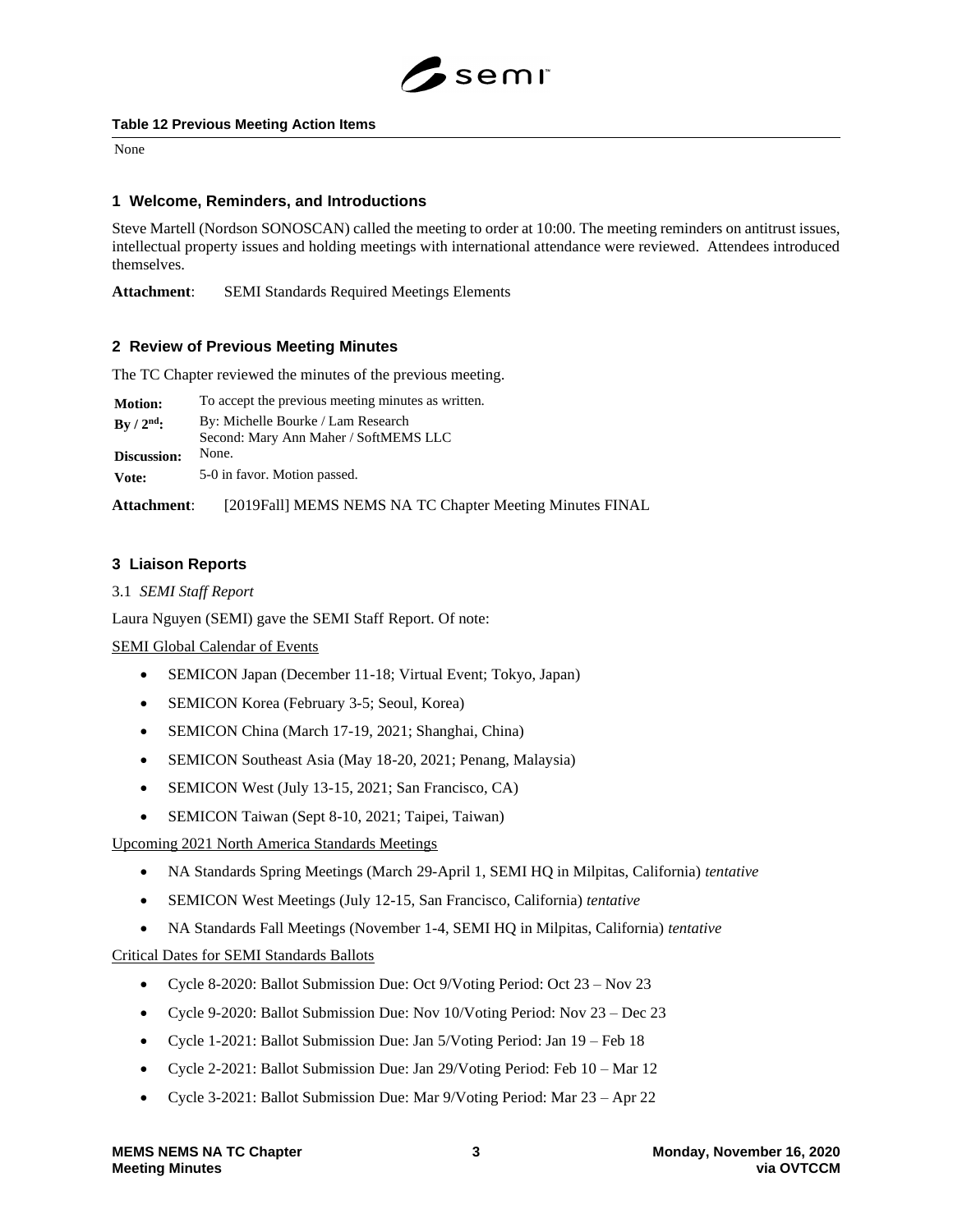

• Cycle 4-2021: Ballot Submission Due: Apr 14/Voting Period: Apr 28 – May 28

Critical Dates:<http://www.semi.org/en/Standards/Ballots>

Standards Publications Report

| Cycle          | New | Revised | Reapproved | Withdrawn |
|----------------|-----|---------|------------|-----------|
| July 2020      |     |         |            |           |
| August 2020    |     |         |            |           |
| September 2020 |     |         |            |           |
| October 2020   |     |         |            |           |

Total in portfolio – 1,027 (includes 274 Inactive Standards)

#### New Standards

| Cycle           | Designation      | Title                                                                                        | Committee    | Region    |
|-----------------|------------------|----------------------------------------------------------------------------------------------|--------------|-----------|
| August<br>2020  | <b>SEMI PV95</b> | Test Method for Metal Wrap Through Solar Cell Via Resistance                                 | Photovoltaic | <b>CH</b> |
| October<br>2020 | <b>SEMI PV96</b> | Guide for the Design of Testing and Sorting Equipment for<br>Crystalline Silicon Solar Cells | Photovoltaic | <b>CH</b> |

Inactive Standards

| Committee                               | Number of Inactive Standards |
|-----------------------------------------|------------------------------|
| Assembly & Packaging                    | 48                           |
| <b>Automated Test Equipment</b>         | $\overline{2}$               |
| <b>Compound Semiconductor Materials</b> | 4                            |
| Environmental Health & Safety           | 8                            |
| Facilities                              | 15                           |
| FPD - Equipment                         | 5                            |
| FPD - Factory Automation                | 14                           |
| FPD - Materials & Components            | 13                           |
| Gases                                   | 18                           |
| Information & Control                   | 37                           |
| Liquid Chemicals                        | 26                           |
| <b>MEMS</b>                             | 3                            |
| Metrics                                 | 12                           |
| Micropatterning                         | 30                           |
| Photovoltaic                            | 1                            |
| Physical Interfaces & Carriers          | 19                           |
| Silicon Wafer                           | 11                           |
| Traceability                            | 8                            |

Regulations & Procedure Manual

- *Regulations* ((November 5, 2020)
	- o Clarification on § 6.5, Disbandment of a TC Chapter
		- Requires an RSC to disband a TC Chapter when it is shown to be inactive by failing to:
			- hold meetings for two consecutive years,
			- report activity to its RSC for two consecutive years, or
			- initiate new Standards Documents activities.
- *Procedure Manual* (November 5, 2020)
	- o New § 6.1.3.4.1 defining detailed procedures for disbandment of inactive TC Chapters.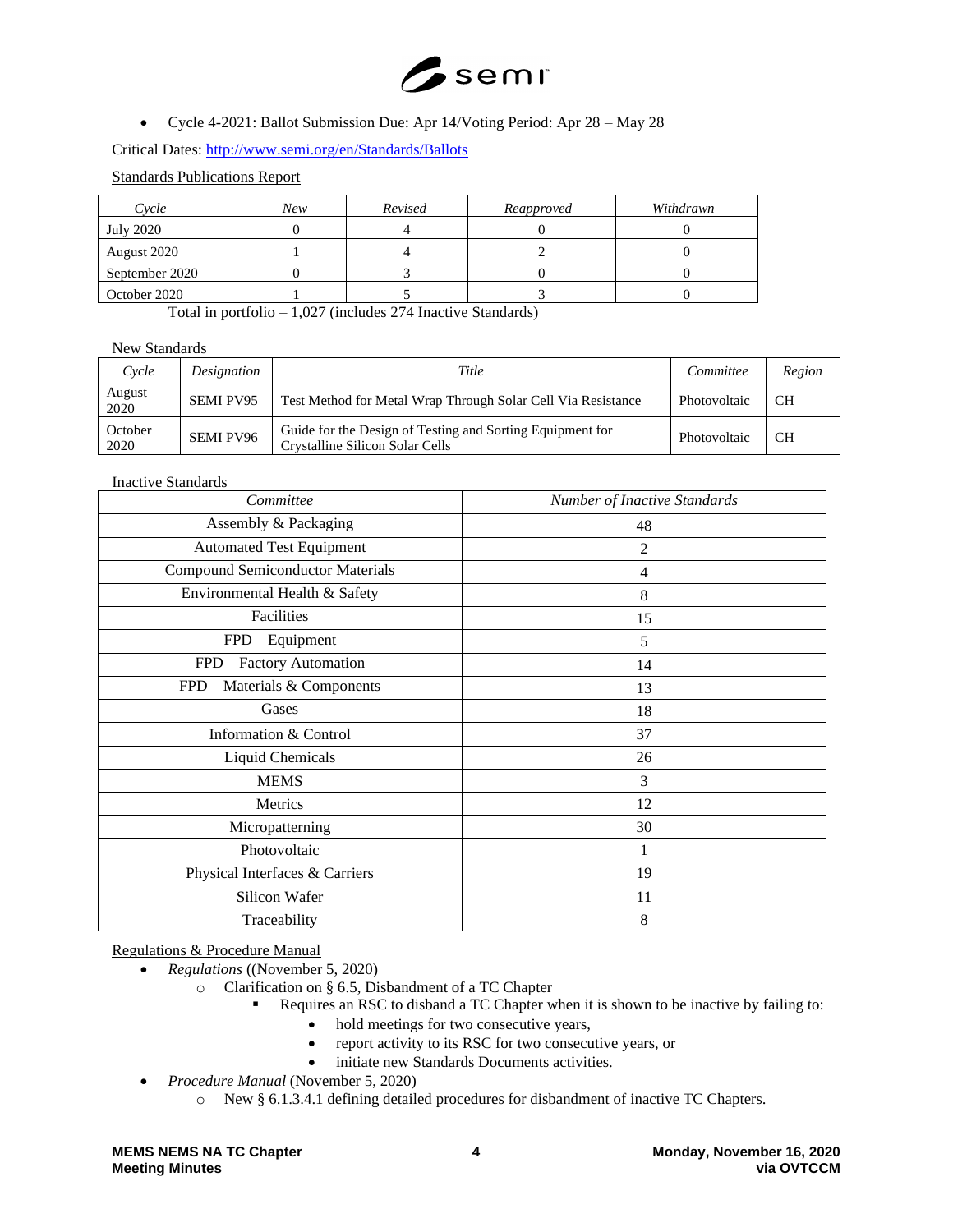

Official Virtual TC Chapter Meeting Rooms *{See attachment for additional slides}*

- <https://svm.semi.org/>
	- o Do not use Internet Explorer or MS Edge. These browsers have known issues.
- Click "Login"
- Enter your Standards membership username and password o Same as the one used for voting on ballots
- Username and password can be retrieved at:<http://ams.semi.org/ebusiness/ForgotUID.aspx>

## connect@SEMI - Contact your staff if a TF Site is desired

- Web link https://connect.semi.org
	- o Login using Standards account (username and password)
- Program Member
	- o Join any task forces; Post discussion thread
- TF Leader/Community Admin; contact your staff if a TF Site is desired
	- o Add member; Upload meeting minutes
	- o Communicate TF members
- Details
	- o www.semi.org/standards >> Committee Info >> Collaboration Community

## SNARF(s) Approved by GCS in between TC Chapter Meetings

- 6007, New Standard: Guide for Use of Test Patterns for Characterizing a Deep Reactive Ion Etching (DRIE) Process
	- o To ballot in voting Cycle 5-2020
	- o Approved by GCS on 05/12/2020
- 6007, New Standard: Guide for Use of Test Patterns for Characterizing a Deep Reactive Ion Etching (DRIE) Process
	- o To ballot in voting Cycle 6 or 7-2020
	- o Approved by GCS on 05/12/2020

Nonconforming Titles (See PM Appendix 4) *{None}*

## SNARF 3 Year Status, TC Chapter may grant a one-year extension *{None}*

## Five-Year Review

| Designation #        | <b>Standard Title</b>                                                                                                     | <b>Action By</b> | <b>Original TF</b><br>assigned to       |
|----------------------|---------------------------------------------------------------------------------------------------------------------------|------------------|-----------------------------------------|
| <b>SEMI MS8-0309</b> | Guide to Evaluating Hermeticity of<br>(Reapproved 0915) Microelectromechanical Systems (MEMS) Packages                    | <b>Fall 2020</b> | <b>MEMS</b><br>Packaging                |
| <b>SEMI MS3-0915</b> | Terminology for MEMS Technology                                                                                           | <b>Fall 2020</b> | <b>MEMS</b><br>Terminology              |
| <b>SEMI MS4-0416</b> | Test Method for Young's Modulus Measurements of<br>Thin, Reflecting Films Based on the Frequency of<br>Beams in Resonance | Spring 2021      | <b>MEMS/NEMS</b><br><b>NATC Chapter</b> |

**Attachment:** Staff Report November 2020\_MEMS NEMS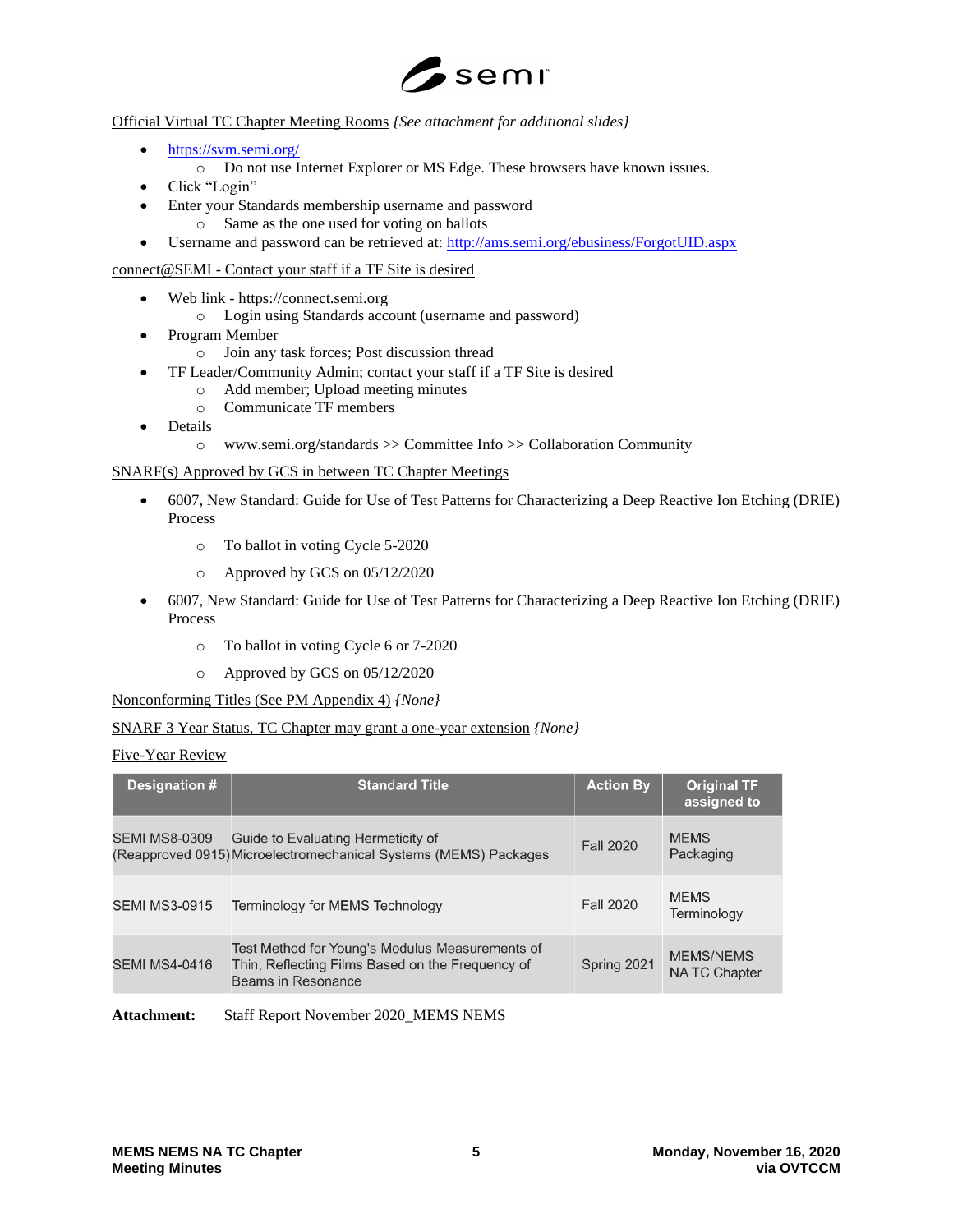

#### **4 Ballot Review**

NOTE 1: TC Chapter adjudication on ballots reviewed is detailed in the Audits & Review (A&R) Subcommittee Forms for procedural review. The A&R forms are available as attachments to these minutes. The attachment number for each balloted document is provided under each ballot review section below.

- 4.1 Document # 6007, New Standard: Specification for Silicon Substrates used in Fabrication of MEMS Devices
	- The ballot passed TC Chapter review with technical changes. Ratification Ballot to be issued. See attachment for ballot adjudication.

**Attachment:** 6007\_Ballot Review

## **5 Subcommittee and Task Force Reports**

The following task forces are currently inactive:

- Packaging TF
- Terminology TF
- Wafer Bond TF

#### 5.1 *MEMS Microfluidics Task Force*

This Task Force did not meet. There is no update at this time.

#### 5.2 *MEMS Reliability Task Force*

This Task Force was reactivated through the MSIG Working Groups. There is no update at this time.

#### 5.3 *Joint MSIG, MEMS Substrate, and MEMS Material Characterization Task Force*

The Joint Task Force was held during the Committee meeting. The key items are as follows:

- Adjudication of SEMI Draft Document 6007, New Standard: Guide for Use of Test Patterns for Characterizing a Deep Reactive Ion Etching (DRIE) Process
	- o The ballot passed TC Chapter review with technical changes. Ratification Ballot to be issued. See attachment for ballot adjudication. [See § 4 for Ballot Results].

| <b>Motion:</b>              | Motion to authorize Document R6007 for ballot in Cycle 9-2020. |  |
|-----------------------------|----------------------------------------------------------------|--|
| $\rm{Bv}$ / $\rm{2^{nd}}$ : | By: Mary Ann Maher / SoftMEMS LLC                              |  |
|                             | Second: Michelle Bourke / Lam Research                         |  |
| Discussion:                 | None.                                                          |  |
| Vote:                       | 4-0. Motion passed.                                            |  |

## **6 Old Business**

6.1 *Previous Action Items*

Previous action items are noted in Table 12 in 'red' and for recent updates in 'blue'. There is no further old business.